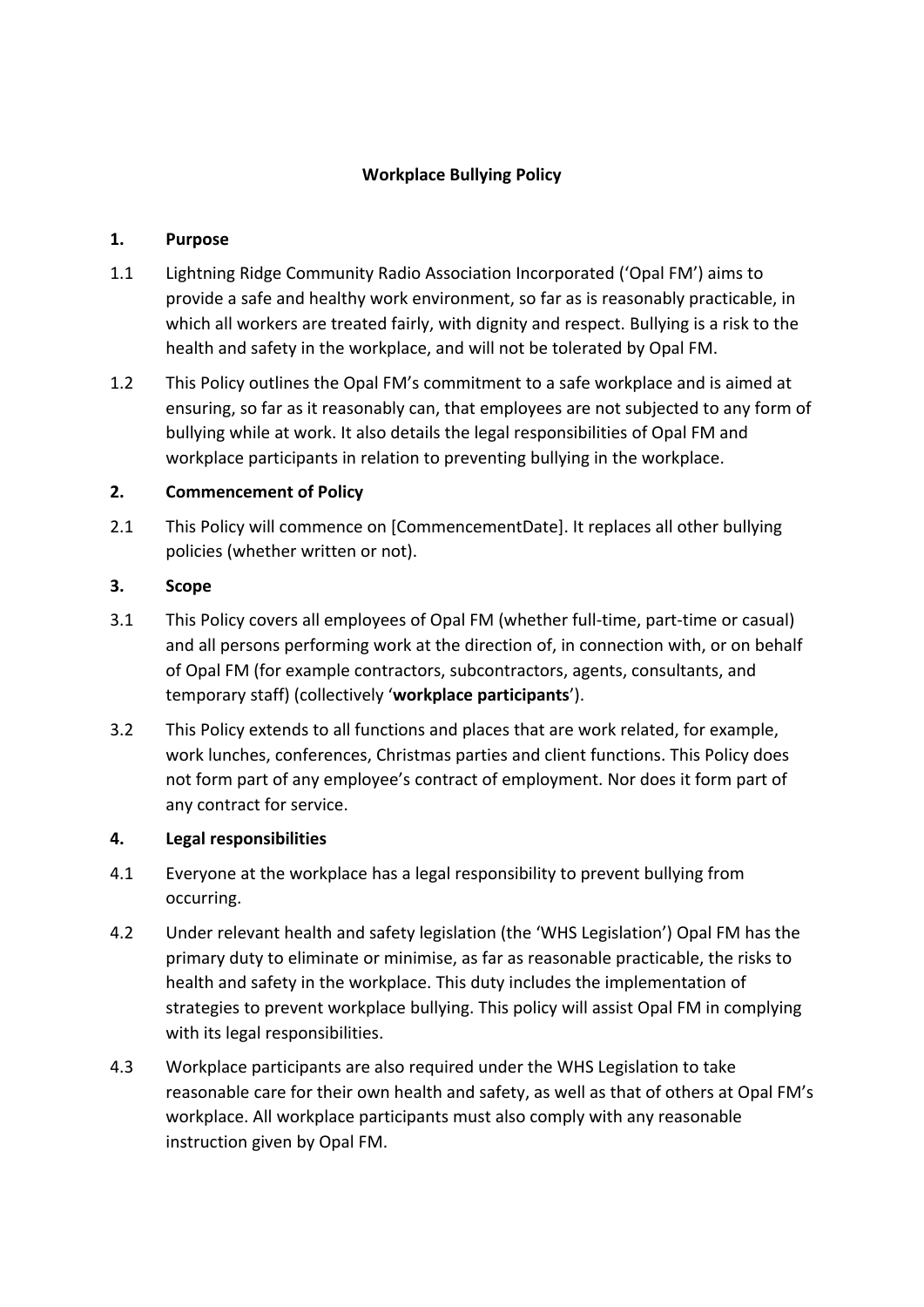### **5. What is workplace bullying?**

- 5.1 Workplace bullying is repeated, unreasonable behaviour by an individual or group of individuals, directed towards a worker or a group of workers that creates a risk to health and safety. It includes both physical and psychological risks and abuse.
- 5.2 'Repeated behaviour' refers to the persistent nature of behaviour and can refer to a range or pattern of behaviours over a period of time (for example, verbal abuse, unreasonable criticism, isolation and subsequently being denied opportunities  $-$  i.e. a pattern is being established from a series of events).
- 5.3 'Unreasonable behaviour' means behaviour that a reasonable person, having regard to all the circumstances, would view as unreasonable in the circumstances and may result in that employee feeling victimised, humiliated, undermined or threatened by that behaviour, regardless of what the intention of the behaviour is.

# **6. Examples of workplace bullying**

6.1 Bullying behaviours can take many different forms, from the obvious (direct) to the more subtle (indirect). The following are some examples of both direct and indirect bullying.

### Direct bullying:

- a) abusive, insulting or offensive language or comments
- b) spreading misinformation or malicious rumours
- c) behaviour or language that frightens, humiliates, belittles or degrades, including over criticising, or criticism that is delivered with yelling or screaming
- d) displaying offensive material
- e) inappropriate comments about a person's appearance, lifestyle, family, sexual preferences or any personal or private matter
- f) teasing or regularly making someone the focus of pranks or practical jokes
- g) interfering with a person's personal property or work equipment, or
- h) harmful or offensive initiation practices.

#### Indirect bullying:

- a) unreasonably overloading a person with work, or not providing enough work
- b) setting timeframes that are difficult to achieve, or constantly changing them
- c) setting tasks that are unreasonably below, or above, a person's skill level
- d) deliberately excluding or isolating a person from normal work activities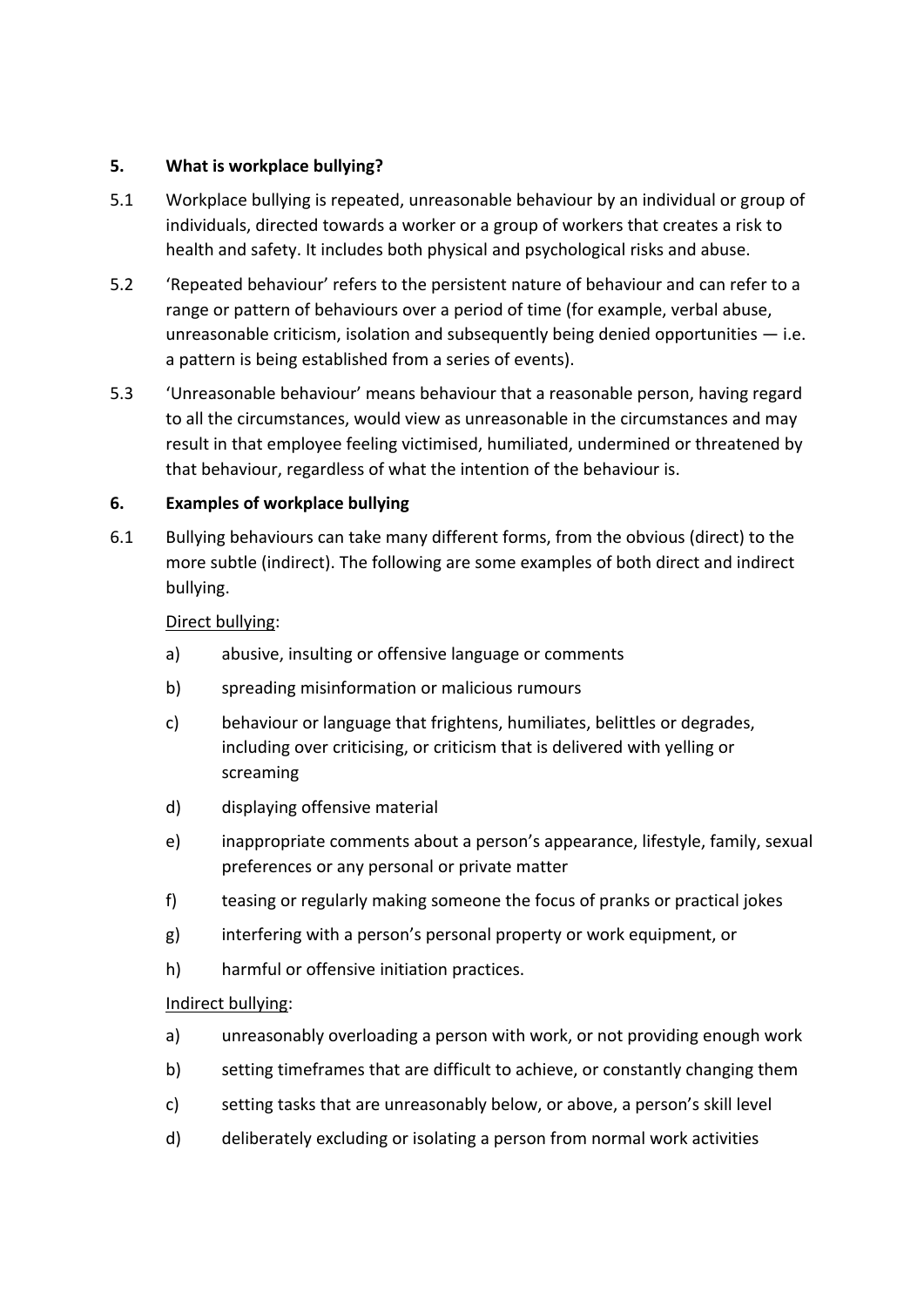- e) withholding information that is necessary for effective performance of the person's job
- f) deliberately denying access to resources or workplace benefit and entitlements, for example training, leave etc.
- g) deliberately changing work arrangements, such as rosters and leave, to inconvenience a particular worker or workers
- 6.2 The above examples do not represent a complete list of bullying behaviours. They are indicative of the type of behaviours which may constitute bullying and therefore are unacceptable to Opal FM.
- 6.3 A single incident of unreasonable behaviour does not usually constitute bullying. However, it should not be ignored as it may have the potential to escalate into bullying behaviour.
- 6.4 A person's intention is irrelevant when determining if bullying has occurred. Bullying can occur unintentionally, where actions which are not intended to victimise, humiliate, undermine or threaten a person actually have that effect.
- 6.5 Bullying in the workplace is harmful not only to the target of the behaviour but damages Opal FM's culture and reputation. It is unacceptable and will not be tolerated.

# **7. What does not constitute workplace bullying?**

- 7.1 Managing workplace participants does not constitute bullying, if it is done in a reasonable manner. Managers have the right, and are obliged to, manage workplace participants. This includes directing the way in which work is performed, undertaking performance reviews and providing feedback (even if negative) and disciplining and counselling staff. Examples of reasonable management practices include:
	- a) setting reasonable performance goals, standards and deadlines in consultation with workers and after considering their respective skills and experience
	- b) allocating work fairly
	- c) rostering and allocating working hours in a fair and reasonable manner
	- d) transferring a workplace participant for legitimate and explained operational reasons
	- e) deciding not to select a workplace participant for promotion, following a fair and documented process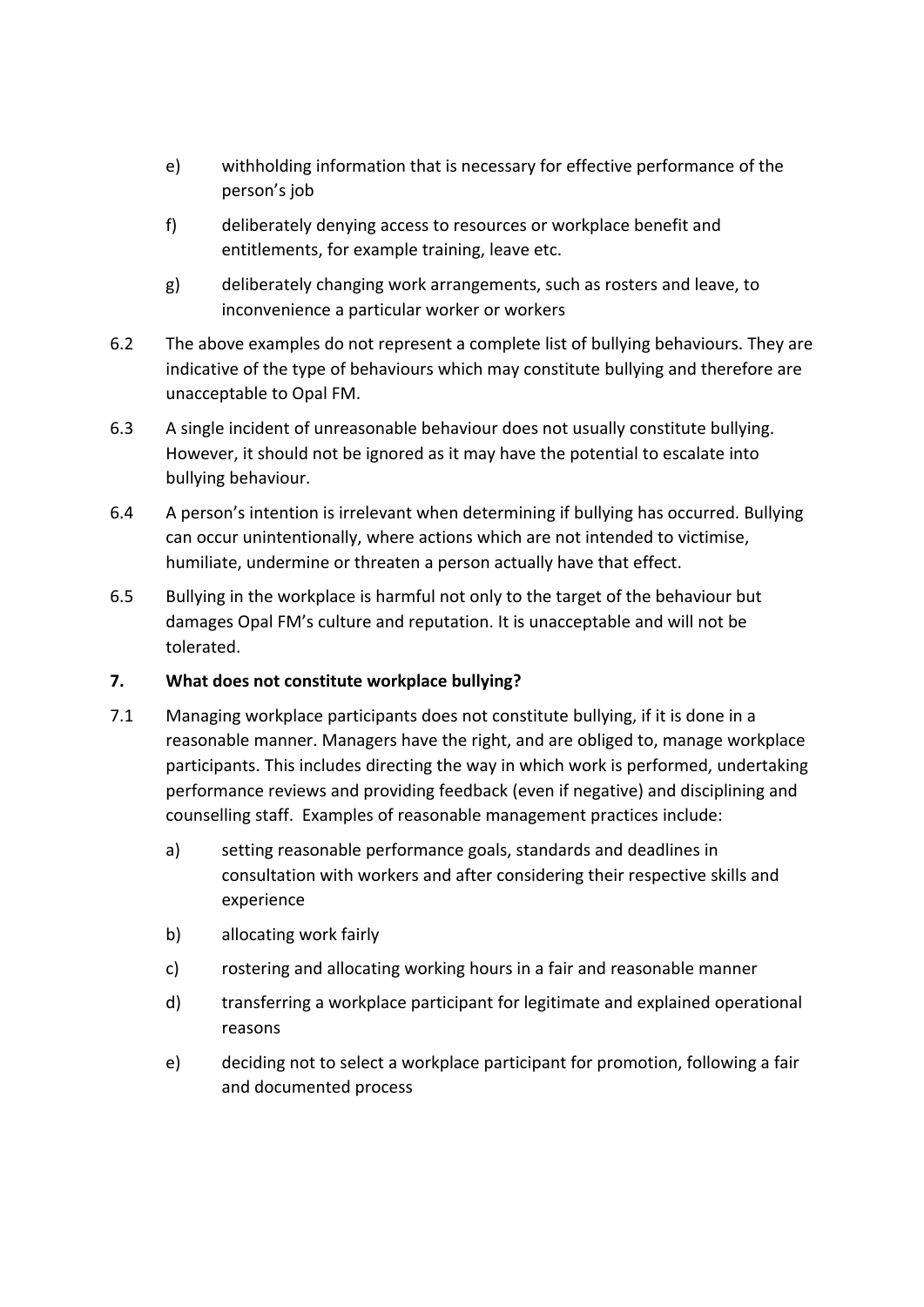- f) informing a workplace participant about unsatisfactory work performance in a constructive way and in accordance with any workplace policies or agreements
- g) informing a workplace participant about inappropriate behaviour in an objective and confidential way
- h) implementing organisational changes or restructuring, and
- i) conducting performance management processes.

# **8. What steps will Opal FM take to prevent workplace bullying?**

- 8.1 Opal FM will take all reasonable steps to prevent bullying through a risk management process. This process includes, but is not limited to:
	- a) identification of bullying risk factors these are issues and situations which could contribute to bullying such as the way in which staff are managed, or organisational changes such as redundancies (refer to the common risk factors set out below);
	- b) assessment of the likelihood of bullying occurring from the risk factors identified and their potential impact on the workplace participants or workplace;
	- c) eliminating the risks, as far as reasonably practicable, or controlling, or minimising, them as far as reasonably practicable;
	- d) reviewing the effectiveness of the control methods put in place and the process generally; and
	- e) informing and training workplace participants about bullying, how to deal with it and its impact on the workplace.
- 8.2 Opal FM will use the Workplace Bullying Assessment Checklist to facilitate the risk management process. This checklist has been developed to assist Opal FM to identify, assess and eliminate bullying in the workplace, taking into account the common risk factors (refer below).

# **9. What are some of the common risk factors which may lead to bullying?**

- 9.1 Bullying can result from a number of different factors in a workplace, from the general culture to poor management skills. Some risk factors which make bullying more likely to occur are:
	- a) organisational change  $-$  i.e. significant change in the workplace that may lead to job insecurity for example, restructure and redundancy, introduction of technology, change in management.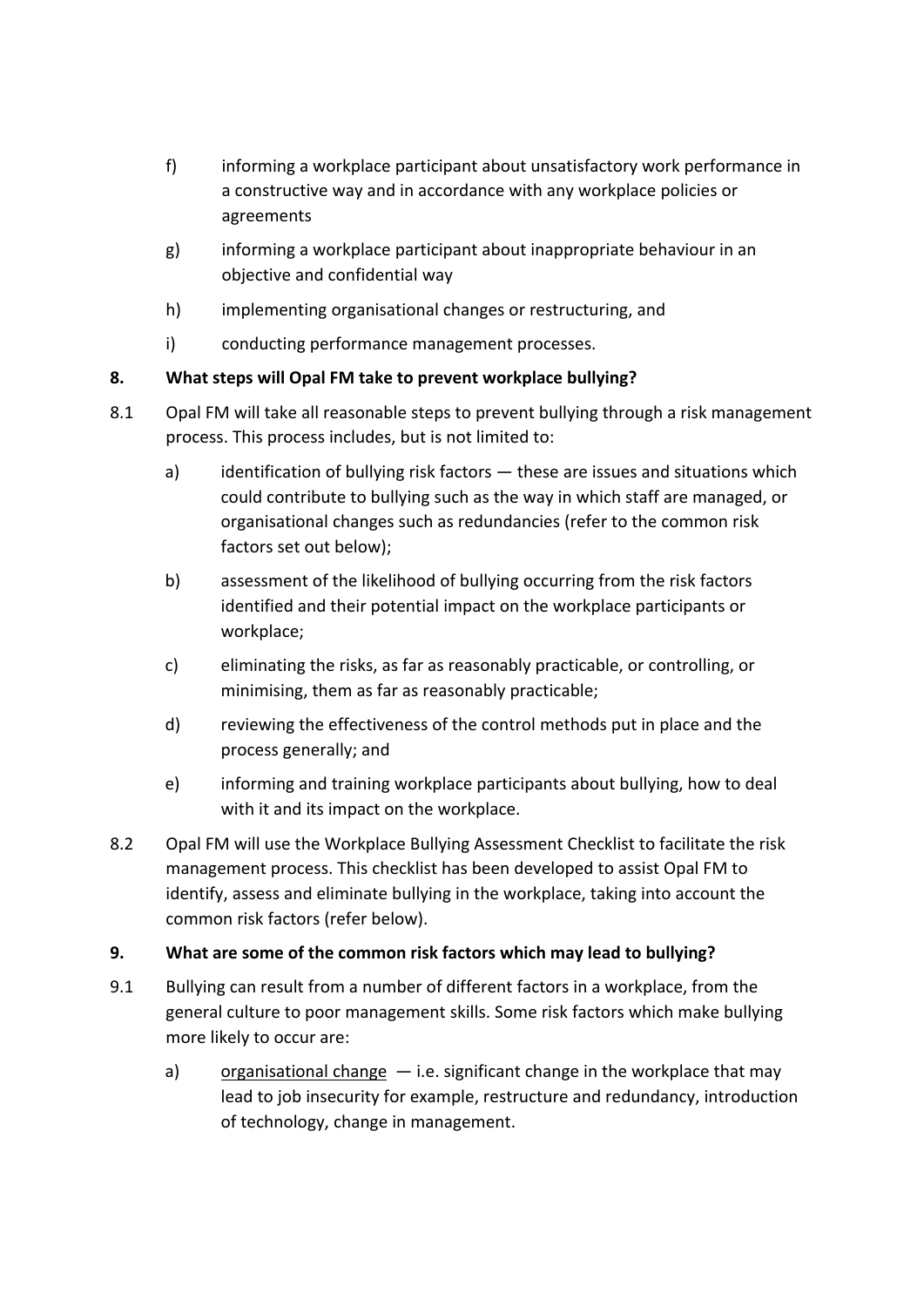- b) the culture Opal FM's values, views and beliefs can either expressly or implicitly encourage bullying behaviours, for example, when a company promotes aggressive behaviour as a means of ensuring its workers are performing their roles, or adopts a culture in which it is acceptable to ignore such behaviours.
- c) negative leadership styles such as strict, autocratic management styles, which do not allow for flexibility or involvement by employees; or passive, 'laissez-faire' management styles which are characterised by a tendency to avoid decisions, inadequate supervision and little guidance to workers.
- d) inappropriate systems of work this includes excessive workloads, unreasonable timeframes, uncertainty about roles and how they should be performed, and lack of support.
- e) poor work relationships this can be characterised by poor communication between workplace participants and management, or negative relationships with supervisors or colleagues, excessive criticism by manager and the exclusion or isolation of workers.
- f) workforce characteristics groups of workplace participants may be at a higher risk of bullying because of certain characteristics: for example, young workers, new workers, apprentices, injured workers, workers in a minority group because of their race, disability, religion, gender or sexual preference.
- 9.2 Opal FM will consider these factors when undertaking its risk management process.

# **10. Complaint procedure**

- 10.1 If a workplace participant feels that they have been bullied, they should not ignore it.
- 10.2 Opal FM has a complaint procedure for dealing with bullying (set out below). The complaint procedure has numerous options available to suit the particular circumstances of each individual situation. The procedure should be referred to and followed.
- 10.3 Any bullying issue should be brought to Opal FM's attention as soon as possible. There are a number of options available to workplace participants.
	- (a) Confront the issue
		- (i) If a workplace participant feels comfortable doing so, they should address the issue with the person concerned. A workplace participant should identify the bullying behaviour, explain that the behaviour is unwelcome and offensive and ask that it stop.
		- (ii) This is not a compulsory step. If a workplace participant does not feel comfortable confronting the person, or the workplace participant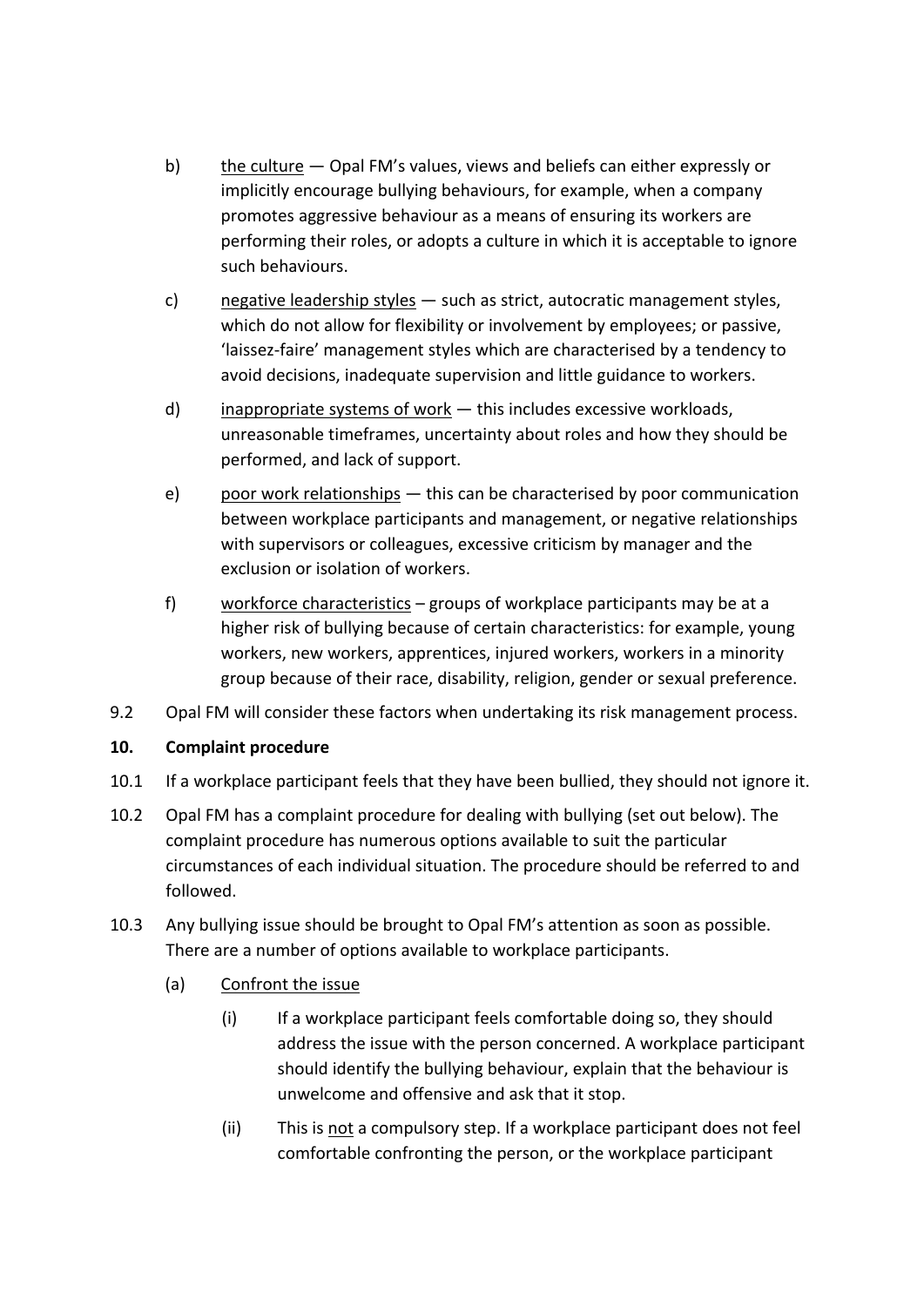confronts the person and the behaviour continues, the worker should report the issue to their manager. If the manager is the alleged perpetrator, then the matter should be reported to a senior manager, or to [ComplaintsContactPerson].

- (iii) If at any time, a workplace participant is unsure about how to handle a situation they should contact [ComplaintsContactPerson] for support and guidance.
- (b) Report the issue
	- (i) There are two complaint procedures that can be used to resolve bullying complaints: informal and formal (detailed further below). The type of complaint procedure used depends on the nature of the complaint that is made. The aim is to ensure that workplace participants are able to return to a productive and harmonious working relationship as soon as possible.

# (c) Informal complaint procedure

- (i) Under the informal complaint procedure there are a broad range of options for addressing the complaint. The procedure used to address the issue will depend on the individual circumstances of the case. The manager or [ComplaintsContactPerson] will determine which process to follow. The possible options include, but are not limited to, the manager or [ComplaintsContactPerson]:
	- o discussing the issue with the person against whom the complaint is made; and/or
	- o facilitating a meeting between the parties in an attempt to resolve the issue and move forward.
- (ii) The informal complaint procedure is more suited to less serious allegations that if founded, may not warrant disciplinary action being taken.

# (d) Formal complaint procedure

- (i) The formal complaint procedure involves the workplace participant making a written complaint and a formal investigation of that complaint. It is appropriate for more serious allegations, or if senior management are involved. Formal investigations may be conducted by Opal FM or by an external investigator appointed by Opal FM.
- (ii) An investigation generally involves collecting information about the complaint and then making a finding based on the available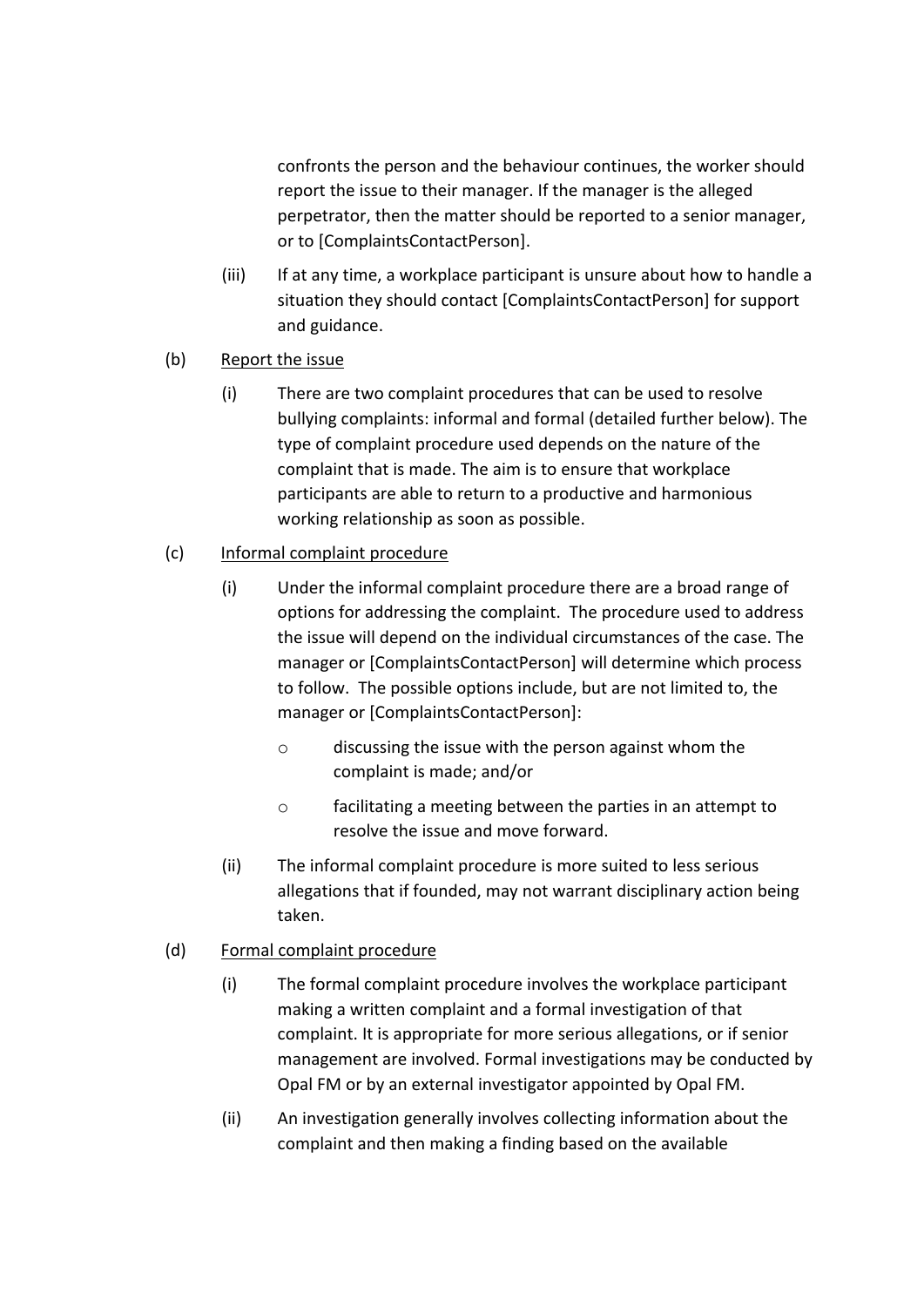information as to whether or not the alleged behaviour occurred. Once a finding is made, Opal FM or the external investigator will make recommendations about what actions should taken to resolve the complaint and any appropriate disciplinary action.

(iii) If Company considers it appropriate for the safe and efficient conduct of an investigation, workers may be required not to report for work during the period of an investigation. Opal FM may also provide alternative duties or work during the investigation period. Generally, workplace participants will be paid their normal pay during any such period.

# **11. Dealing with bullying complaints**

- 11.1 In handling bullying complaints, Opal FM will adopt the following principles:
	- a) Take all complaints seriously.
	- b) Act promptly to investigate the matter.
	- c) Will not victimise any person who makes a complaint, any person accused of bullying, or any witnesses and will direct other workplace participants not to victimise any person involved in a complaint.
	- d) Support all parties.
	- e) Be impartial.
	- f) Communicate the investigation or complaint process to all parties involved, including estimating length of time for resolution.
	- g) Maintain confidentiality Opal FM will endeavour to maintain confidentiality as far as possible. However, it may be necessary to speak with other workers in order to determine what happened, to legal representatives or Opal FM's senior managers. It will also be necessary to speak to those against whom the complaint has been made in order to afford fairness. All workplace participants involved in the complaint must also maintain confidentiality, including the workplace participant who lodges the complaint. Spreading rumours or gossip may expose the workplace participant responsible to a defamation claim.
	- h) Act appropriately  $-$  if a complaint is made and it appears that bullying has occurred, Opal FM will endeavour to take appropriate action in relation to the complaint.
	- i) Keep records documentation is essential. A record of all meetings and interviews stating who was present and agreed outcomes should always be maintained.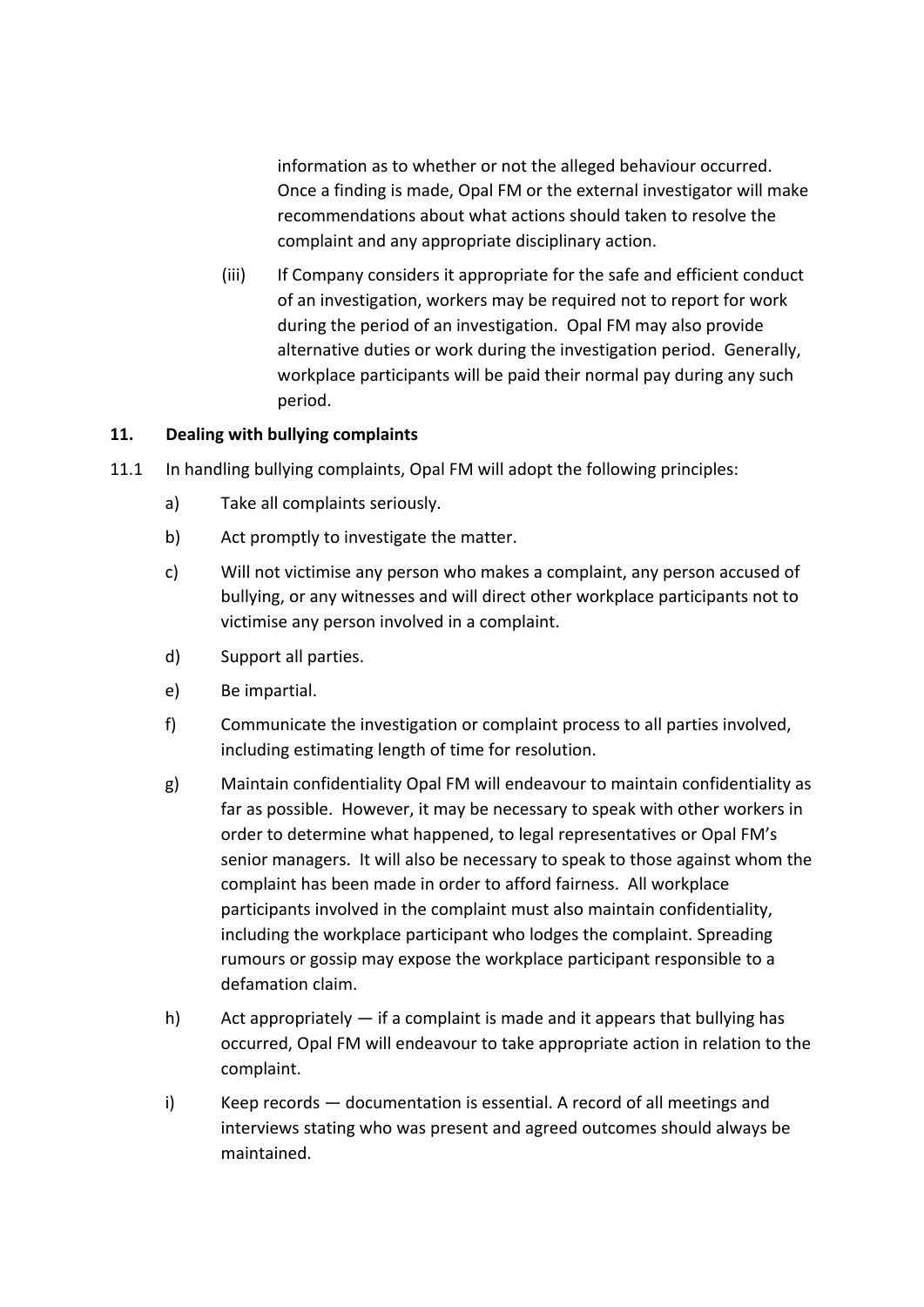### **12. Possible outcomes**

- 12.1 The possible outcomes of an investigation will depend on the nature of the complaint. Where an investigation results in a finding that a person has engaged in bullying behaviour, that person will be disciplined. The type and severity of disciplinary action will depend on the nature of the complaint and other relevant factors. Where the investigation results in a finding that the person complained against has engaged in serious misconduct, this may result in instant dismissal. Any disciplinary action is a confidential matter between the affected workplace participant and Opal FM.
- 12.2 Opal FM may take a range of disciplinary action. Examples include, but are not limited to:
	- a) providing training to assist in addressing the problems underpinning the complaint;
	- b) monitoring to ensure that there are no further problems;
	- c) implementing a new policy;
	- d) mentoring and support from senior management;
	- e) requiring an apology or an undertaking that certain behaviour stop;
	- f) changing work arrangements;
	- g) transferring to another work area;
	- h) issuing a written warning (this can be a first or final warning depending on the circumstances);
	- i) dismissal.

# **13. Management's role**

- 13.1 Managers and supervisors have a key role in the prevention of workplace bullying.
- 13.2 Managers and supervisors must:
	- a) ensure that they do not bully workplace participants, clients or customers
	- b) ensure that they do not aid, abet or encourage other persons to engage in bullying behaviour
	- c) ensure all workplace participants who report to them are aware and understand this policy and their responsibility to comply with it
	- d) ensure that all workplace participants who report to them understand that any bullying in any form is unacceptable and will not be tolerated by Opal FM
	- e) act promptly and appropriately if they observe bullying behaviours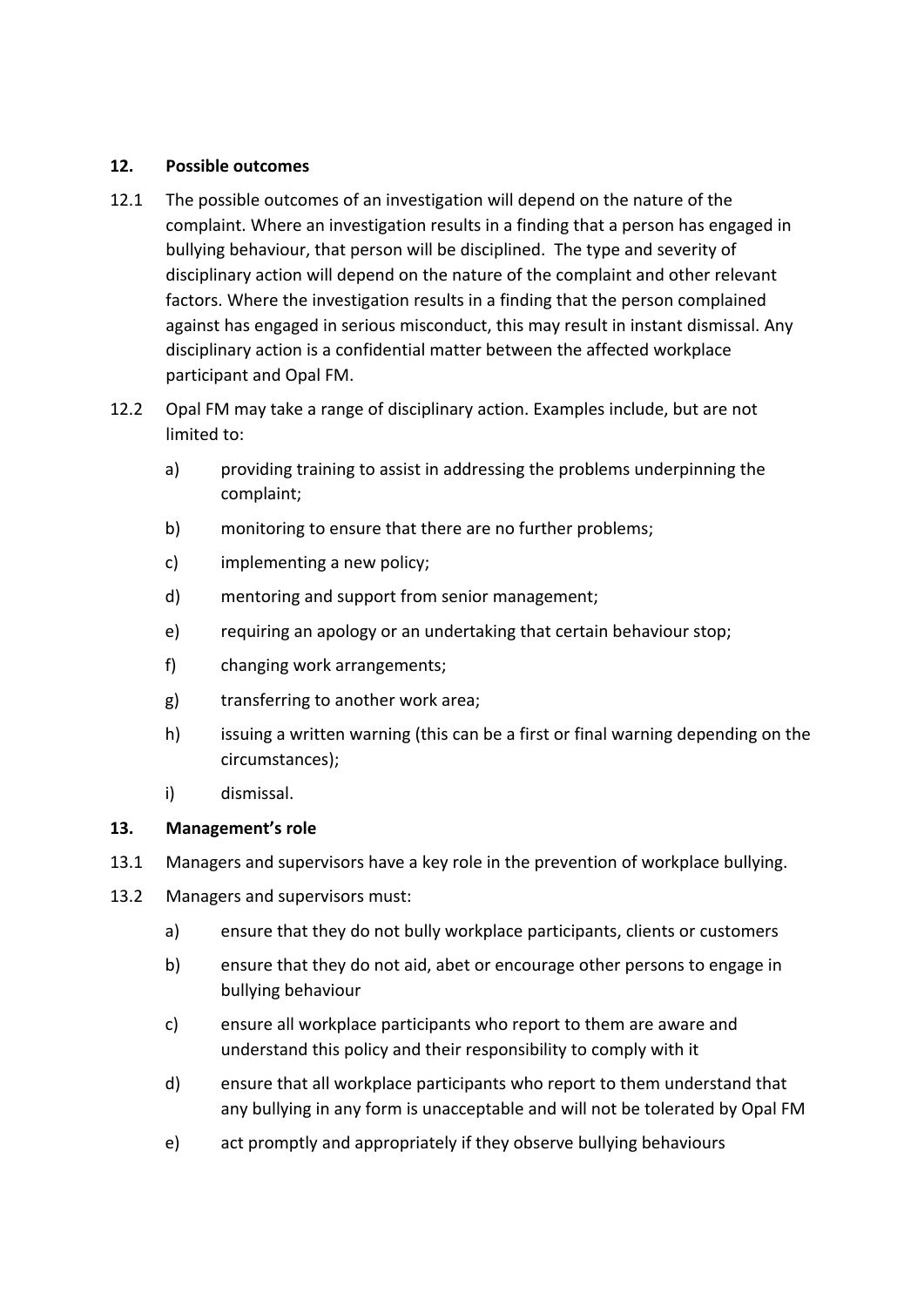- f) ensure that all workplace participants who report to them understand that they should report any bullying behaviour
- g) ensure all workplace participants who report to them are aware and understand the complaint procedures
- h) act promptly if a complaint is made. If this is not possible, or is inappropriate, inform the [ComplaintsContactPerson] as soon as possible.

# **14. Workplace participant's role**

- 14.1 All workplace participants must:
	- a) understand and comply with this Policy
	- b) sign the workplace participant acknowledgement to this policy
	- c) ensure they do not engage in any conduct which may constitute bullying towards other workplace participants, customers/clients or others with whom they come into contact through work
	- d) ensure they do not aid, abet or encourage other persons to engage in bullying behaviour
	- e) follow Opal FM's complaint procedure if they experience bullying
	- f) report any bullying they see occurring to others in the workplace in accordance with this policy
	- g) maintain confidentiality if they are involved in the incident which has been reported.

# **15. Breach of this Policy**

- 15.1 Opal FM takes very seriously its commitment to provide, so far as is reasonably practicable, a safe and healthy work environment, free from bullying. All workplace participants are required to comply with this policy.
- 15.2 If an employee breaches this policy, they may be subject to disciplinary action. In serious cases this may include termination of employment. Agents and contractors (including temporary contractors) who are found to have breached this Policy may have their contracts with Opal FM terminated or not renewed.
- 15.3 If a person makes a false complaint, or a complaint in bad faith (e.g. making up a complaint to get someone else in trouble, or making a complaint where there is no foundation for the complaint), that person may be disciplined and may be exposed to a defamation claim.